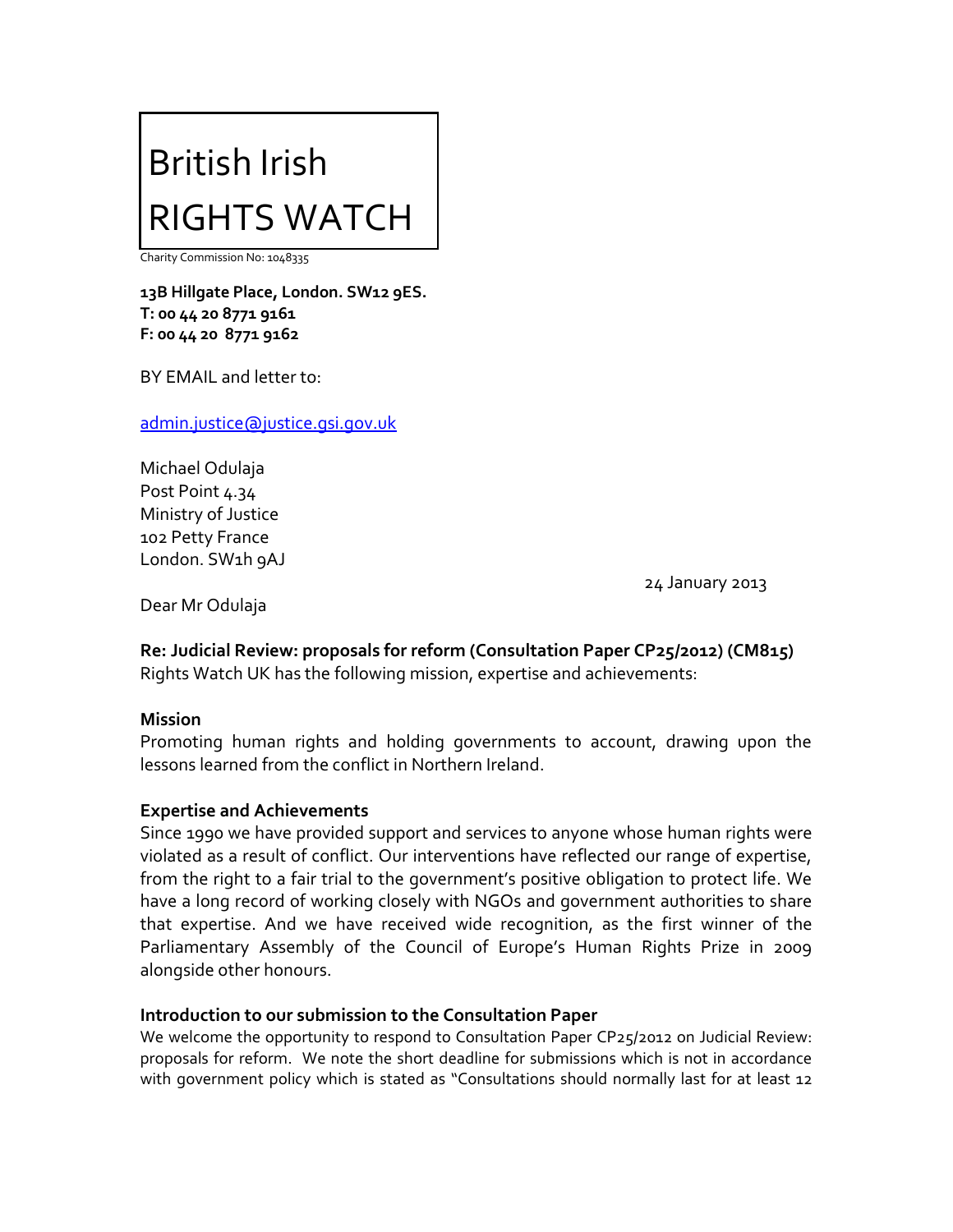weeks with consideration given to longer timescales where feasible and sensible."<sup>1</sup> It will also become apparent in our responses to the suggested questions in the Consultation Paper that we are concerned regarding the motivation for these proposals to reform what is an essential tool in challenging policy decisions (or the failure to make policy decisions) of the executive and the administration.

We do not consider ourselves constrained by the questions suggested in the Consultation Paper.

# **Time Limits**

# **Question 1: Do you agree that it is appropriate to shorten the time limit for procurement and planning cases to bring them into line with the time limits for an appeal against the same decision?**

We acknowledge that procurement and planning cases are not part of our expertise but we are in a position to make the following general observations.

It is important to recognise that even at present the three month time limit is expressed as an absolute maximum and the court has often stated that proceedings brought well within the three month period have not been "prompt" (see for example *R v Independent Television Commission ex parte TVNI Ltd* Times 30 December 1991).

While we agree that judicial review should be an effective process (paragraph 39) and to the benefit of all parties involved, we are concerned that to shorten time limits in planning and procurement cases may be counter-productive. Procedural changes to judicial review should not be considered and implemented in isolation of other considerations.

Shortening the time limit will reduce the time period for negotiation and have a potential effect on the quality of the application particularly for those parties in a less financially secure position or seeking to secure pro bono legal representation or representation through public funding. This disadvantage may result in increased costs for public authorities who have to respond to premature claims. The government concedes that the number of planning and procurement claims is relatively low and not expected to rise, so shortening the time limit is unlikely to have any significant impact on economic growth (paragraphs 2.11-2.12 of Evidence Base).

We also express concern that this proposal will disproportionately disadvantage environmental and ecological interest groups in particular. These pressure groups are not in the same position as the parties directly in the appeal case. Parties to the case have all the necessary information and resources to hand and do not need to seek permission, but interested parties and possible interveners lack this information and require permission. To shorten time limits will inevitably restrict the important work of these pressure groups and may be contrary to Article  $q(4)$  of the Aarhus Convention which obliges the UK to provide adequate and effective remedies which are fair, equitable, timely, and not prohibitively expensive. In addition the proposal is contrary to the spirit of the equality of arms principle.

 $^{\rm ^{\rm 1}}$  See http://www.bis.gov.uk/files/file47158.pdf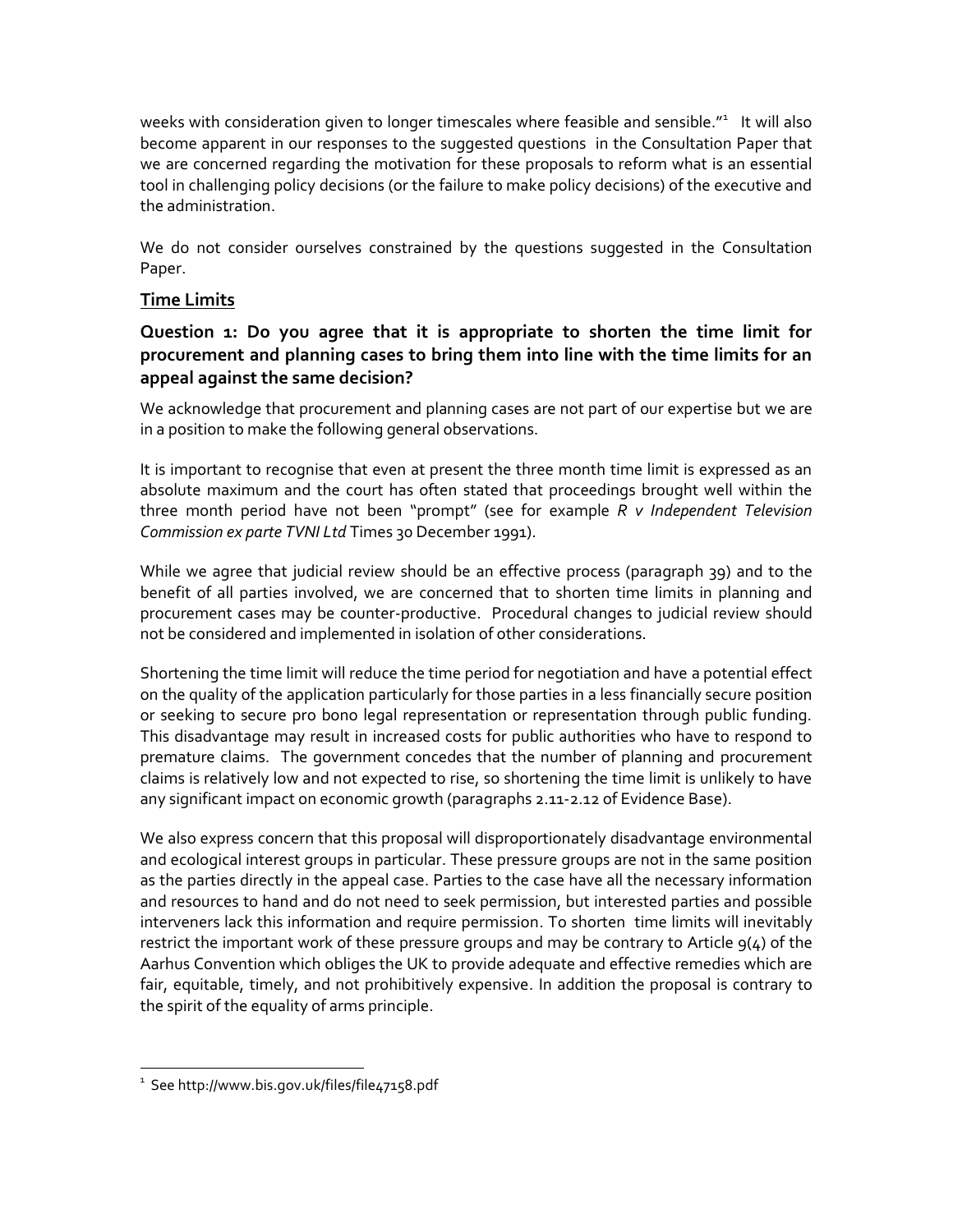# **Question 2: Does this provide sufficient time for the parties to fulfil the requirements of the Pre-Action Protocol? If not, how should these arrangements be adapted to cater for these types of case?**

We submit that the government has underestimated the importance of the Pre-Action stage of proceedings. Often the issuance of a Letter Before Claim and the threat of litigation leads to settlement and dispenses with the need for adjudication in the Administrative Court. Research conducted on behalf of the Public law project has been estimated that over 60% of potential judicial review applications are resolved by mediation before the commencement of proceedings.<sup>2</sup> By shortening the period in which this is possible, the number of permission applications is likely to rise.

It is possible to illustrate the positive contribution judicial review applications make to local government and public administration decisions. Contrary to the unsubstantiated claim that judicial review has 'an unduly negative effect on decision-makers' leading to 'overly cautious' decisions (paragraph 35), judicial review ensures that decisions are legal, rational and procedurally fair. Research illustrates that 'judicial review litigation may act as a driver to improvements in the quality of local government services' as both the law and public administration share the mutual aim of maintaining the highest standards.<sup>3</sup> The Government has itself acknowledged this.<sup>4</sup>

# **Question 3: Do you agree that the Courts' powers to allow an extension of time to bring a claim would be sufficient to ensure that access to justice was protected?**

We have concerns about the extent to which the government has assessed the impact that shortened filing times may have on vulnerable individuals less able to engage with the judicial process due a range of factors including economic power, and whether the discretion to extend would be sufficient to counter this disproportionate disadvantage. We also point out that

2 See Varda Bony and Maurice Sunkin, *The Dynamics of Judicial Review Litigation: The resolution of public law challenges before final hearing* (London: Public Law Project, 2009) at page 30 paragraph 2.6. Available at <http://www.publiclawproject.org.uk/documents/TheDynamicsofJudicialReviewLitigation.pdf> This research demonstrates that most claims are settled, and most settlements satisfy the claims made in the challenge. As noted 62% of potential cases are either settled or abandoned as soon as a letter before claim is sent. 34% of claims which are issued are withdrawn before the permission stage, the vast majority in favour of the claimant; where permission is granted 56% are withdrawn before further action. See also Varda Bondy, Linda Mulcahy with Margaret Doyle and Val Reid, *Mediation and Judicial Review: An empirical research study* (London: Public Law Project, 2009) available at <http://www.publiclawproject.org.uk/documents/MediationandJudicialReview.pdf> See also Advice Now Service analysis of this research at [http://www.asauk.org.uk/go/SubPage\\_96.html.](http://www.asauk.org.uk/go/SubPage_96.html)

<sup>3</sup> See for example Lucinda Platt, Maurice Sunkin, Kerman Calvo *Judicial Review Litigation as an Incentive to Change in Local Authority Public Services in England and Wales (University of Essex,*  Colchester: University of Essex, Institute for Social and Economic Research, No 2009-05, 2009), 22

<sup>4</sup> See Treasury Solicitor's Department, *The Judge Over Your Shoulder* (London 2006) at page 3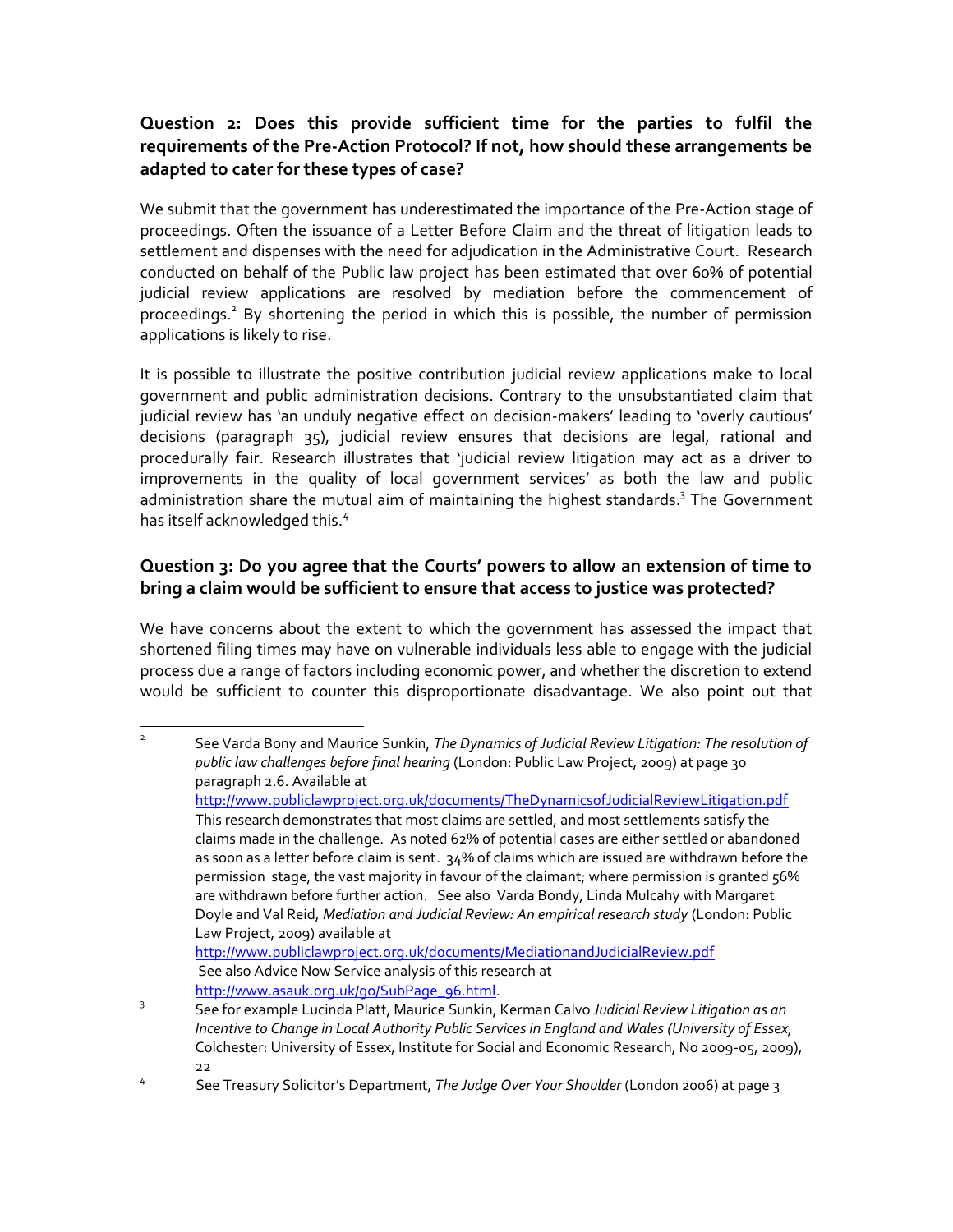reliance on judicial discretion is discordant with the desire to achieve certainty for claimants (paragraph 44).

For example, where a person is detained he or she may find it difficult to access legal advice. This is particularly so for those in immigration detention or foreign nationals in prison facing imminent removal.<sup>5</sup> Those pursuing a transient lifestyle such as Gypsies and travellers may similarly be prejudiced, specifically where planning decisions which affect their communities engage Article 8 Convention grounds.

Furthermore, the discretion to extend time would not be sufficient if it failed to comply with European law principles of certainty and effectiveness in claims involving public procurement and environmental impact assessments (see *Uniplex (United Kingdom) Ltd v NHS Business Services Authority* [201] PTSR 1377; R *(Buglife) v Medway Council* [2011] EWHC 746 (Admin).

## **Question 4: Are there any other types of case in which a shorter time limit might be appropriate? If so, please give details.**

Given the above arguments, we do not believe that shorter time limits are appropriate in any types of judicial review application. We express concern at the Government's intention to shorten time limits in other types of cases without due regard for the impact on access to justice and the enjoyment of human rights. Unless this impact can be meaningfully assessed on the basis of accurate information the Government should not apply shortened time limits to other types of cases.

## **Time Limits: Cases where there are continuing grounds**

**Question 5: We would welcome views on the current wording of Part 54.5 of the Civil Procedure Rules and suggestions to make clear that any challenge to a continuing breach of multiple decisions should be brought within three months of the first instance of the grounds and not from the end or latest incidence of the grounds.**

Please see response to Question 6.

**Question 6: Are there any risks in taking forward the proposal? For example, might it encourage claims to be brought earlier where they might otherwise be resolved without reference to the court?**

<sup>-&</sup>lt;br>5 The Justice Gap, *Foreign National Prisoners: Access to Justice,* 22 January 2013, reporting that only 69% of detainees interviewed in an empirical study conducted by Bail for Immigration Detainees (BID) had a legal representatives. Available at: [http://thejusticegap.com/News/foreign-national-prisoners-access-to-justice/.](http://thejusticegap.com/News/foreign-national-prisoners-access-to-justice/) The BID research is available at Bail for Immigration Detainees, *The Liberty Deficit: Long-term detention and bail decision making,* 20 December 2012 at [http://www.biduk.org/119/news/latest](http://www.biduk.org/119/news/latest-news.html)[news.html](http://www.biduk.org/119/news/latest-news.html)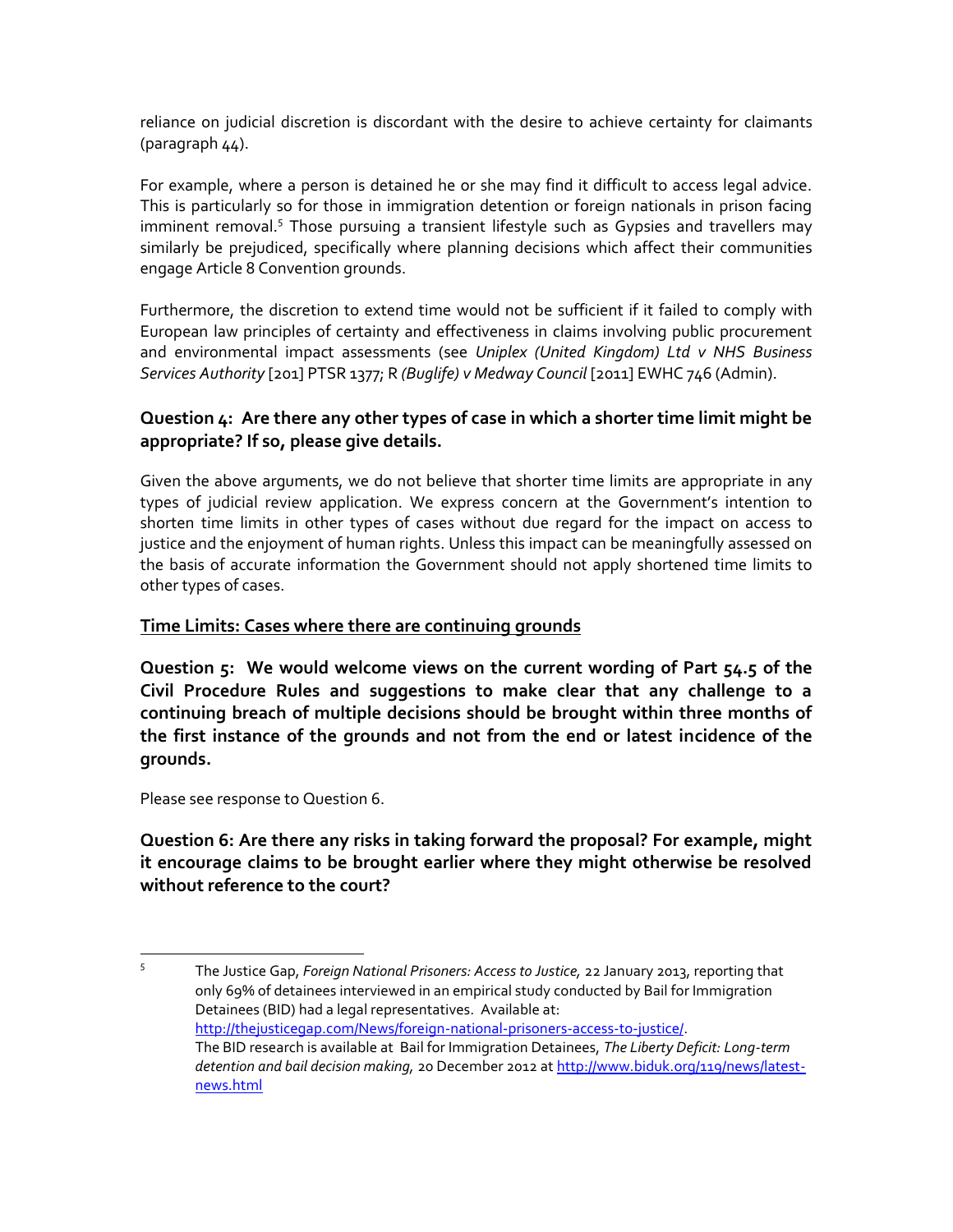We argue that 'first instance of the grounds' is ambiguous and the proposed rule is contrary to the calculation of time limits in continuing breach cases as practiced in other areas of law.

With regard to planning cases, following the House of Lords decision in *R (on the application of Burkett) v. Hammersmith and Fulham LBC (No.1)* [2002] 3 All ER 97, the time limit for judicial review applications under Civil Procedure Rules (CPR) 54.5(1) runs from the date that planning permission was granted and not from the (earlier) date that the committee resolution was passed. These are two significantly different stages of the decision process between which many changes to the initial decision may occur. Following *Kides v South Cambridgeshire District Council* [2002] EWCA Civ 926 the decision-maker is obliged to take into account any change of circumstances between the passing of the resolution and the issuance of planning permission. Changing the rules under CPR 54.5(1) may encourage earlier applications for judicial review thereby making it impossible for the matters to be resolved without resorting to litigation.

More broadly, this proposal is inconsistent with the practice of discrimination law in relation to continuing acts or a series of acts of discrimination. In these situations, time runs from the last act of discrimination. It is also contrary to human rights law as interpreted by the European Court of Human Rights (ECtHR) which has held that a claimant is within the time limit if the human rights breach is part of a 'continuing situation' (see *Ülke v. Turkey,* Application No. 39437/98, 24 January 2006, 'taken as a whole and regard being had to its gravity and repetitive nature').<sup>6</sup> In the domestic arena there are documented cases where a foreign national person in prison or a similar form of immigration detention may not have access to legal representation and may not know that his or her detention is legally challengeable until after the specified time period, thus losing a right to challenge if the three month period has passed.  $^7\,$  We believe this proposal signifies a dramatic departure in practice from other areas of the law and cannot be justified solely on the basis of 'anecdotal evidence' (paragraph 64).

# **Applying for Permission**

# *Option 1: Restricting the right to an oral renewal where there has been a prior judicial hearing of substantially the same matter*

**Question 7: Do you agree with the proposal to use the existing definition of a court as the basis for determining whether there has been a "prior judicial hearing"? Are there any other factors that the definition of "prior judicial hearing" should take into account?**

We emphasise that the right to an oral hearing for a renewal is a vital part of the judicial review process. It is a fundamental principle of UK administrative law that a person affected by a governmental decision ought to be afforded some opportunity to present his case to the decision maker. Further, it is clear that Article 6 of the European Convention on Human Rights (the ECtHR) which protects the right to a fair trial, is also engaged here, ensuring the right to a fair and public hearing within a reasonable time before and by an independent and impartial tribunal.

 6 See https://wcd.coe.int/ViewDoc.jsp?id=960297&Site=COE

<sup>7</sup> See Bail for Immigration Detainees, *The Liberty Deficit: Long-term detention and bail decision making,* 20 December 2012 at <http://www.biduk.org/119/news/latest-news.html>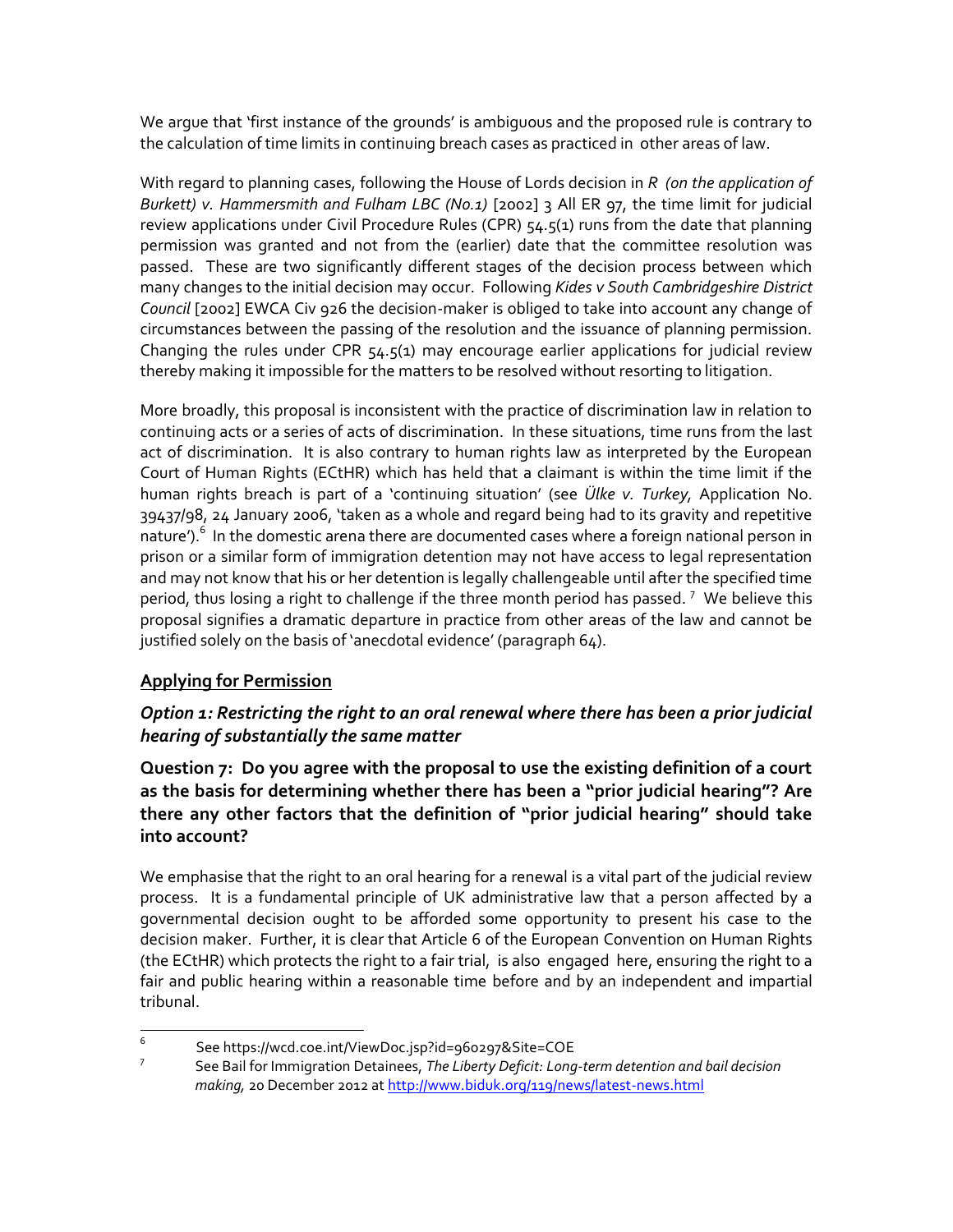The Government concedes that judicial review may be the only available route for a claimant to challenge a decision of the government (paragraph 77). Contrary to the claim that there are four opportunities to argue a case, in practice this rarely happens due to the pressure to mediate, a promise to reconsider and the force of prohibitive costs driven by a pernicious public legal funding regime.

Although the Government has argued that there are a number of judicial review claims which have been of 'substantially the same matter' it is noteworthy that the government has no evidence to support this claim. It only provides anecdotal evidence that some cases 'reargue substantially the same points in a different forum in the hope that a different conclusion will be reached' (paragraph 79). Reliance on this argument assumes that cases were in fact arguing similar points, but this is by no means clear. Invocation of a sound legal principle can be unreasonable where the facts do not support it, but it does not render the principle unsound. An applicant may argue the same points in the expectation of a different conclusion and may be right in doing so if the facts and law justify it.

The definition of 'prior judicial hearing' (paragraph 83) is broad and we express concern at the inclusion of judicial functions of coroners and inquiries established by statute. Each inquiry is a distinct investigation although there may be similar but not identical facts. We submit that it is inappropriate to draw parallels in cases of 'substantially the same matter' in these situations. The consequences of doing so are far-reaching especially if judicial review is the only means by which one can challenge a decision of the executive or the administration.

# **Question 8: Do you agree that the question of whether the issue raised in the Judicial Review is substantially the same matter as in a prior judicial hearing should be determined by the Judge considering the application for permission, taking into account all the circumstances of the case?**

We do not accept the restriction of oral renewal *per se* and therefore make no submission on this question.

## **Question 9: Do you agree it should be for the defendant to make the case that there is no right to an oral renewal in the Acknowledgement of Service? Can you see any difficulties with this approach?**

We do not accept the restriction of oral renewal *per se* but if the proposals were to be adopted we submit that placing the burden on the defendant is preferable to placing it on the claimant.

## *Option 2: restricting the right to an oral renewal where the case is assessed as "totally without merit"*

**Question 10: Do you agree that where an application for permission to bring Judicial Review has been assessed as "totally without merit", there should be no right to ask for an oral renewal?**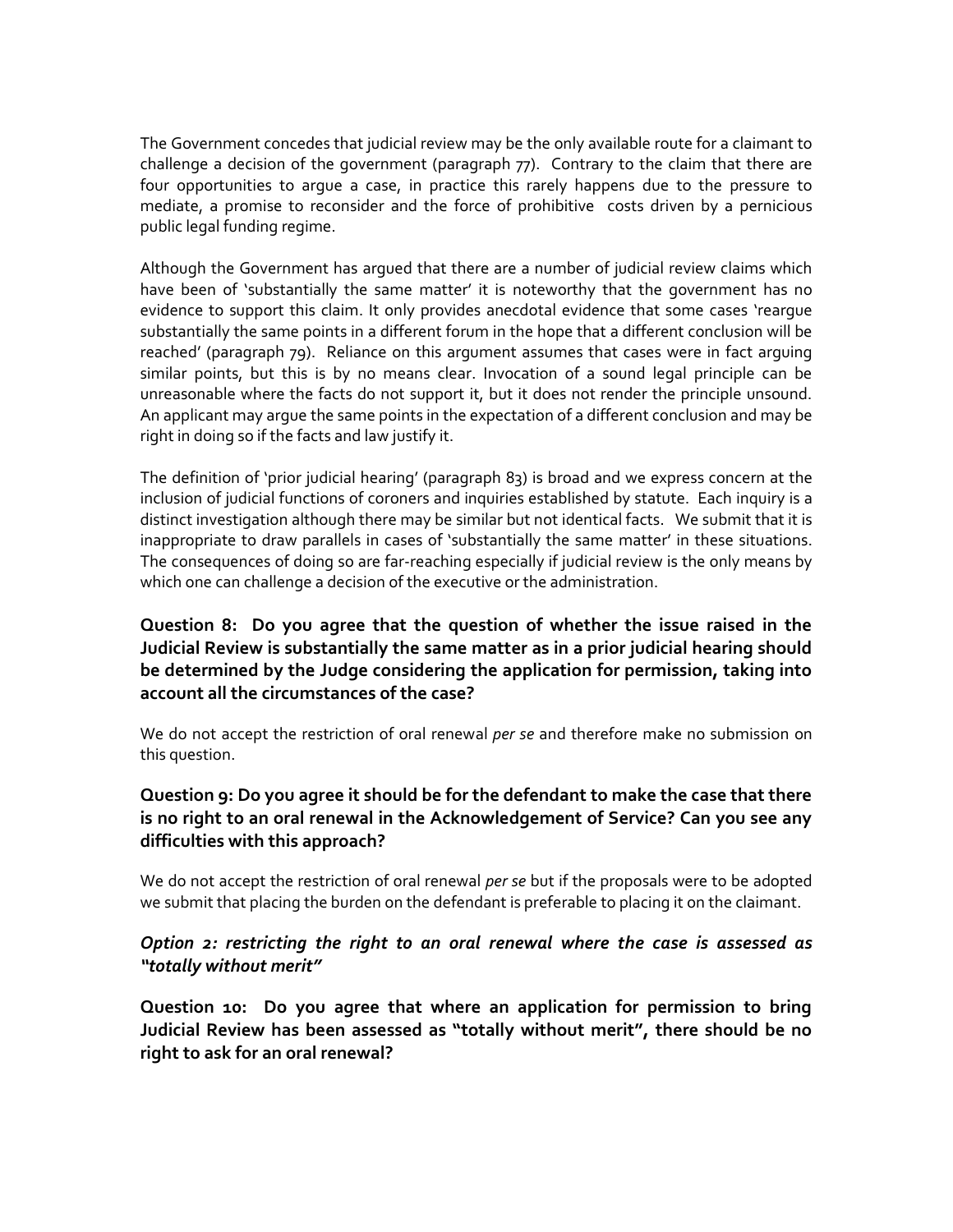We express concern that the phrase 'totally without merit' is not statutorily defined but is subject to judicial discretion. The proposal to restrict the right to an oral hearing in a renewal application for cases 'totally without merit' assumes that judges are consistent in their findings on permissions on the paper and apply standards of merit based on a shared objectivity of interpretation from statute, common law and other accepted standards applying to judicial merit.

Research conducted by Bondy and Sunkin shows marked variation in the rates of grant and refusal of permission as between judges which does not correlate to the nature or type of case. $8$ Given this inconsistency in judicial decisions it would be unfair to deny a claimant the opportunity of an oral hearing before another judge where there is a greater chance of permission being granted. Evidence demonstrates that the success rate of permission claims at an oral hearing is almost twice as much as those on papers alone. $^9$ 

It is important to note that at present even when judges deem an application as 'hopeless' it does not carry the severe consequence of a denied oral renewal hearing.

# **Question 11: It is proposed that in principle this reform could be applied to all Judicial Review proceedings. Are there specific types of Judicial Review case for which this approach would not be appropriate?**

Given that this issue is beyond the scope of our experience and expertise we make no submission on this question.

## **Question 12: Are there any circumstances in which it might be appropriate to allow the claimant an oral renewal hearing, even though the case has been assessed as totally without merit?**

Yes; there have been instances when, after being declared 'totally without merit' a claimant has succeeded at final hearing (see *Leyton v Wigan County Council* (Co 7428)). Mindful of this fact, the government should not deny the right to an oral renewal application.

## *Combining Options 1 and 2*

# **Question 13: Do you agree that the two proposals could be implemented together? If not, which option do you believe would be more effective in filtering out weak or frivolous cases early?**

We are concerned that the Government conflates the 'growth' of Judicial Review claims with a rise in claims without reasonable prospect of 'success'. The statistics cited fail to record the number of claims which are settled out of court before judgment is made on permission. The Government has conceded that data is not collected centrally on these matters. Furthermore, refusal of permission does not necessarily mean that a claim has failed, often the challenged decision is withdrawn and permission for judicial review is refused on the grounds that the

 8 See *The Dynamics of Judicial Review Litigation* page 67 paragraph 4.5

<sup>9</sup> Ibid at page 56 paragraph 4.3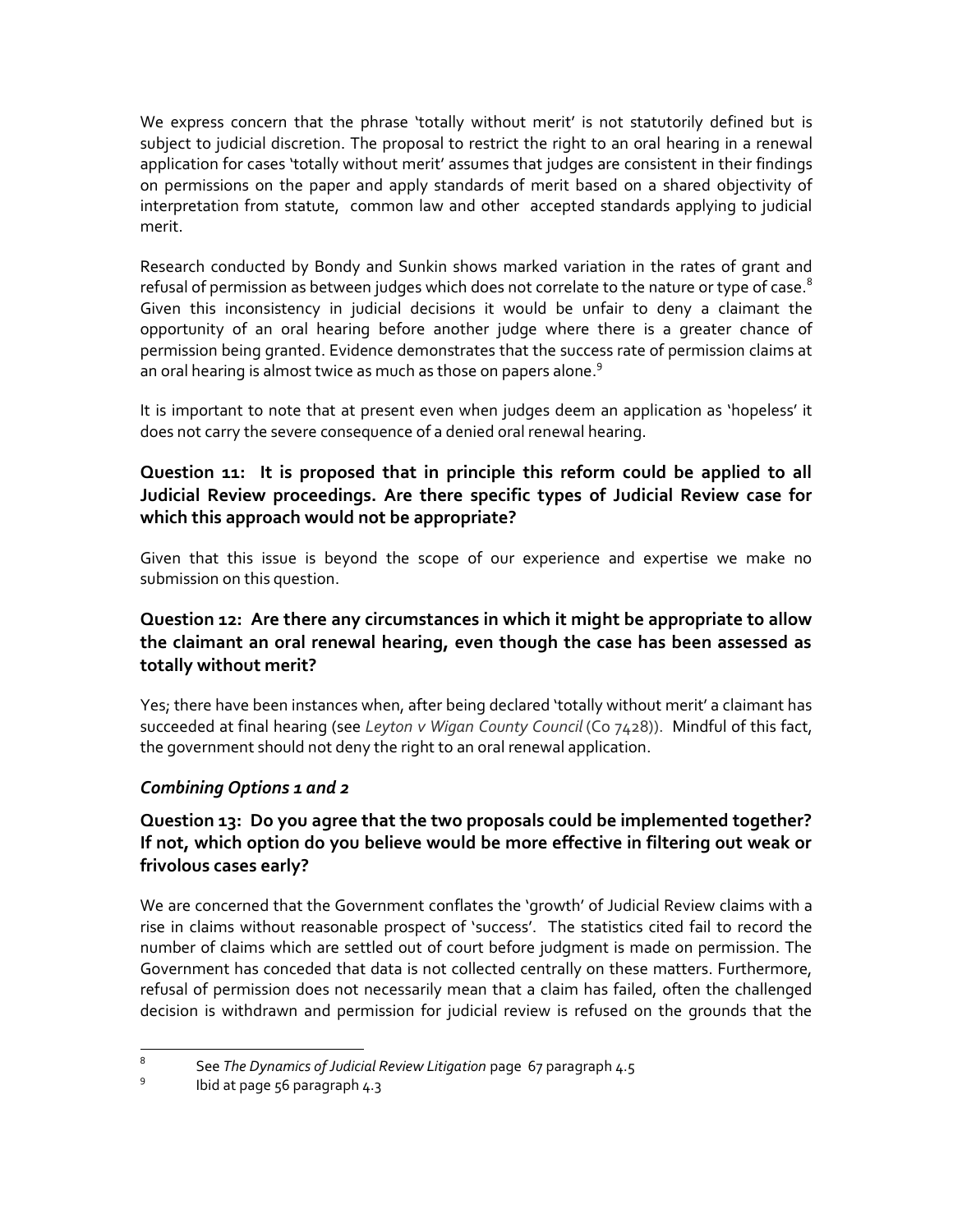matter has now become 'academic'. Again, the statistics cited by the Government do not capture this. The Impact Assessment states that in 2011, only 300 out of 2000 oral renewal Judicial Review applications were granted permission (paragraphs 2.40; 2.57 Evidence Base). This demonstrates that the existing filtering mechanisms are effective at filtering out 'hopeless, frivolous or vexatious' claims.

We believe that neither of the proposals will achieve the desired aim of filtering out weak and frivolous claims early. Removing the right to oral renewals would prematurely deny access to the courts for potentially meritorious claims. For example, those 300 applicants whose oral renewals were successful in overturning the decision on the papers in 2011 would under the new proposals be denied access to judicial review (paragraphs 2.40 and 2.57 Evidence Base).

Furthermore, we suggest that the government has overestimated the extent of claims which are 'totally without merit'. Excluding immigration and asylum claims, in 104 civil claims which had judicial observations only twelve were assessed as 'totally without merit'.<sup>10</sup> This also demonstrates that the existing mechanisms for filtering out weak and frivolous cases are effective.

## **Fees**

# **Question 14: Do you agree with the proposal to introduce a fee for an oral renewal hearing?**

BIRW believe that the proposal to introduce a fee for an oral renewal hearing will have a disproportionate effect on those litigants in person without legal aid or with limited access to financial resources including those in prison and in other forms of detention or custody.

With reference to judicial review in relation to environmental matters, under Article  $q(4)$  of the Aarhus Convention, remedies must not be 'prohibitively expensive'. This has been interpreted to refer to the total cost of making an application, including exposure to the risk of costs if the application fails and to costs of interim injunction relief. A remedy is 'prohibitively expensive' if an ordinary member of the public who is not entitled to legal aid is reasonably prevented from challenging the decision.<sup>11</sup> (See *R (Edwards) v Environment Agency (No.2)* [2010] UKSC 57 and *R (Garner) v Elmbridge Borough Council* [2010] EWCA Civ 1006).

The issue of fees was considered by the Law Commission in 1993 and they were careful not to 'front-end' costs. They noted in particular that this stage was 'intended to simply be a filtering mechanism' and thus it was not appropriate to introduce a fee.<sup>12</sup> The Government has not

<sup>10</sup> <sup>10</sup> See Varda Bondy and Maurice Sunkin "Judicial Review Reform: Who is Afraid of judicial review? Debunking the myths of growth and abuse", *UK Constitutional Law Group,* 10 January 2013*,* at [http://ukconstitutionallaw.org/2013/01/10/varda-bondy-and-maurice-sunkin-judicial-review](http://ukconstitutionallaw.org/2013/01/10/varda-bondy-and-maurice-sunkin-judicial-review-reform-who-is-afraid-of-judicial-review-debunking-the-myths-of-growth-and-abuse/)[reform-who-is-afraid-of-judicial-review-debunking-the-myths-of-growth-and-abuse/](http://ukconstitutionallaw.org/2013/01/10/varda-bondy-and-maurice-sunkin-judicial-review-reform-who-is-afraid-of-judicial-review-debunking-the-myths-of-growth-and-abuse/)

<sup>&</sup>lt;sup>11</sup> See Working Group on Access to Environmental Justice, "Ensuring Access to Environmental Justice in England and Wales", May 2008 at http://www.wwf.org.uk/filelibrary/pdf/justice\_report\_08.pdf

<sup>&</sup>lt;sup>12</sup> See Law Commission Consultation Paper No 126 HMSO, 1993, at paragraph 5.6